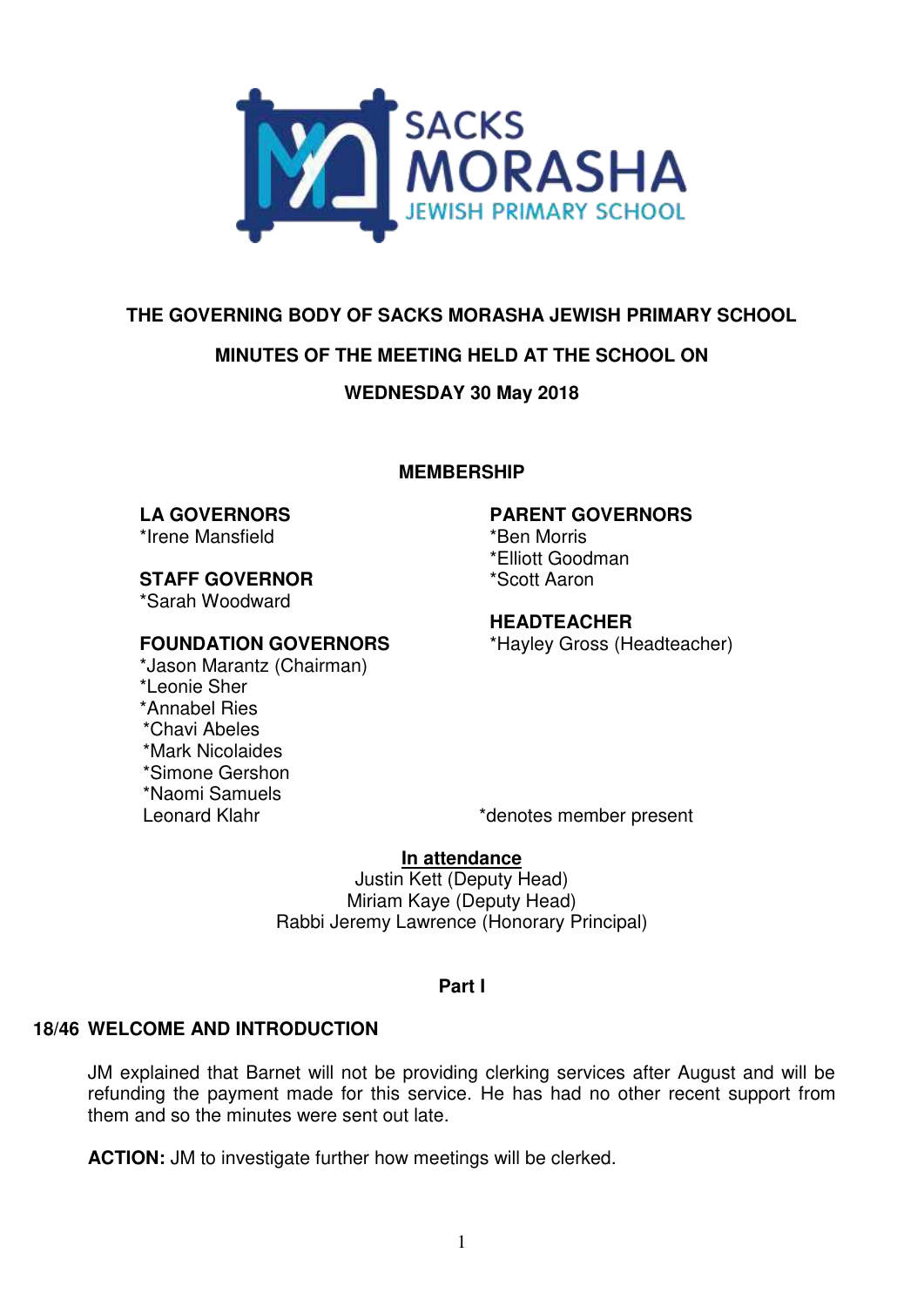# 18/47 **DVAR TORAH – WHAT IT MEANS TO ME**

The Chairman thanked Elliot Goodman for sharing his thoughts.

# 18/48 **ACCEPTANCE/NON ACCEPTANCE OF APOLOGIES FOR ABSENCE**

Apologies for absence were received and accepted on behalf of Leonard Klahr.

# 18/49 **DECLARATION OF PECUNIARY INTEREST**

There were no pecuniary interests declared by Governors in the current agenda.

# 18/50 **MINUTES OF THE GOVERNING BODY MEETING HELD ON 25 APRIL 2018**

The minutes of the meeting held on 25 April 2018, copies of which had been circulated prior to the meeting, were **CONFIRMED**, initialled and signed by the Chairman, subject to minor amendments, including:

- 18/33: dates 2017 to be changed to 2018
- 18.37: Gershwin to change to Gershon

# 18/51 **MATTERS ARISING**

# **18/10 General Data Protection Regulation** (**GDPR**)

Mark Nicolaides outlined the further progress of the GDPR working party and noted that he would be meet again with the Senior Leadership Team to resolve the outstanding issues and apply to the ICO to be a data processor. Material for parents will be distributed to governors at the earliest possible meeting to take this forward.

A governor asked if Ofsted will have an interest in GDPR, under the topic of 'Leadership and Management'.

**ACTION:** JM will ask Ofsted regarding GDPR.

**ACTION:** MN to continue this project.

The Chair thanked MN and the working group for their work on this.

#### **18/35 Attendance**

**ACTION:** MK to circulate term dates for 2019–20 in advance of the next meeting.

#### **18/37 Structure – Roles and responsibilities**

We need to replace Chavi Abeles as Admissions Governor once we have done a skills audit. HG expressed a preference for the governor to be someone with educational experience and not necessarily a parent in the school.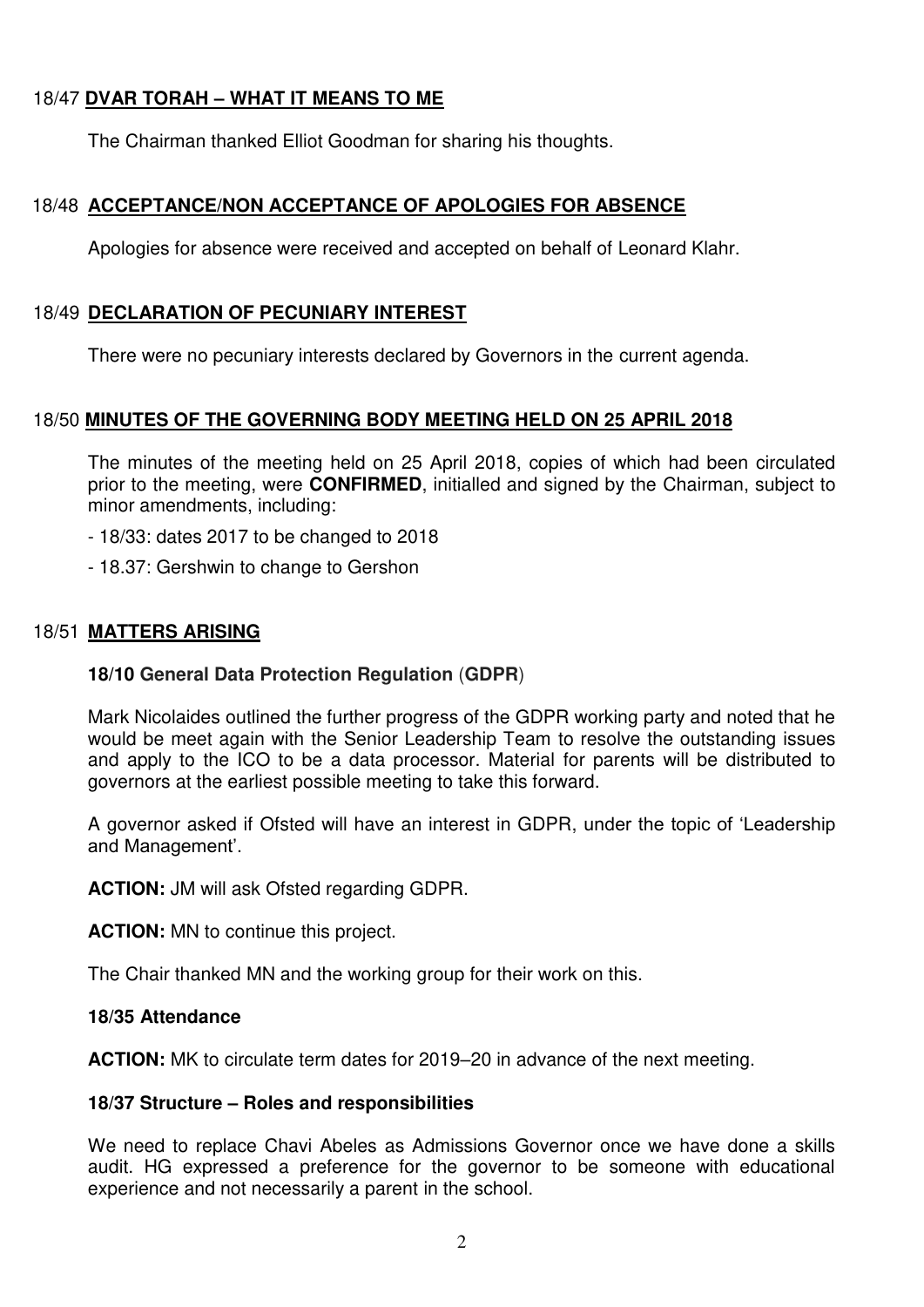**ACTION:** All Governors to consider suitable candidates.

### **18/39 School Security**

**ACTION:** JM to circulate EG's security report.

# *MOTION OF CONFIDENTIALITY*

*RESOLVED that, because of its nature, the business to be transacted be treated as confidential and not for publication. The meeting reverted to Part II.* 

# 18/52 **REPORT OF THE HEADTEACHER**

#### **a) Early Years**

# *MOTION OF CONFIDENTIALITY*

*RESOLVED that, because of its nature, the business to be transacted be treated as confidential and not for publication. The meeting reverted to Part II.* 

The senior leadership team (SLT) reported that Reception is learning very well.

JM reported that data for our reception cohort is very good compared to other schools.

Questions were raised about how the school communicated issues to parents.

#### **b) School ethos**

Questions were raised about how parents behave with respect to the ethos of the school. SLT expressed great concern about how parents and students relate to the ethos, in terms of dress code, derech eretz, Shabbat and kashrut observance, attitudes about the curriculum, etc.

Governors discussed the ethos and the responsibilities of parents and governors. Ideas were raised about how to present our values to parents.

**ACTION:** Governors to discuss these issues as a priority at the July meeting, by reviewing the following papers:

- ethos statement
- admissions policy
- home/school agreement (and the corresponding governors' code of conduct and the staff code of conduct).

We also have to discuss **how to implement this** with parents.

A governor suggested an approach to deal with this large issue:

- symptoms
- $-$  causes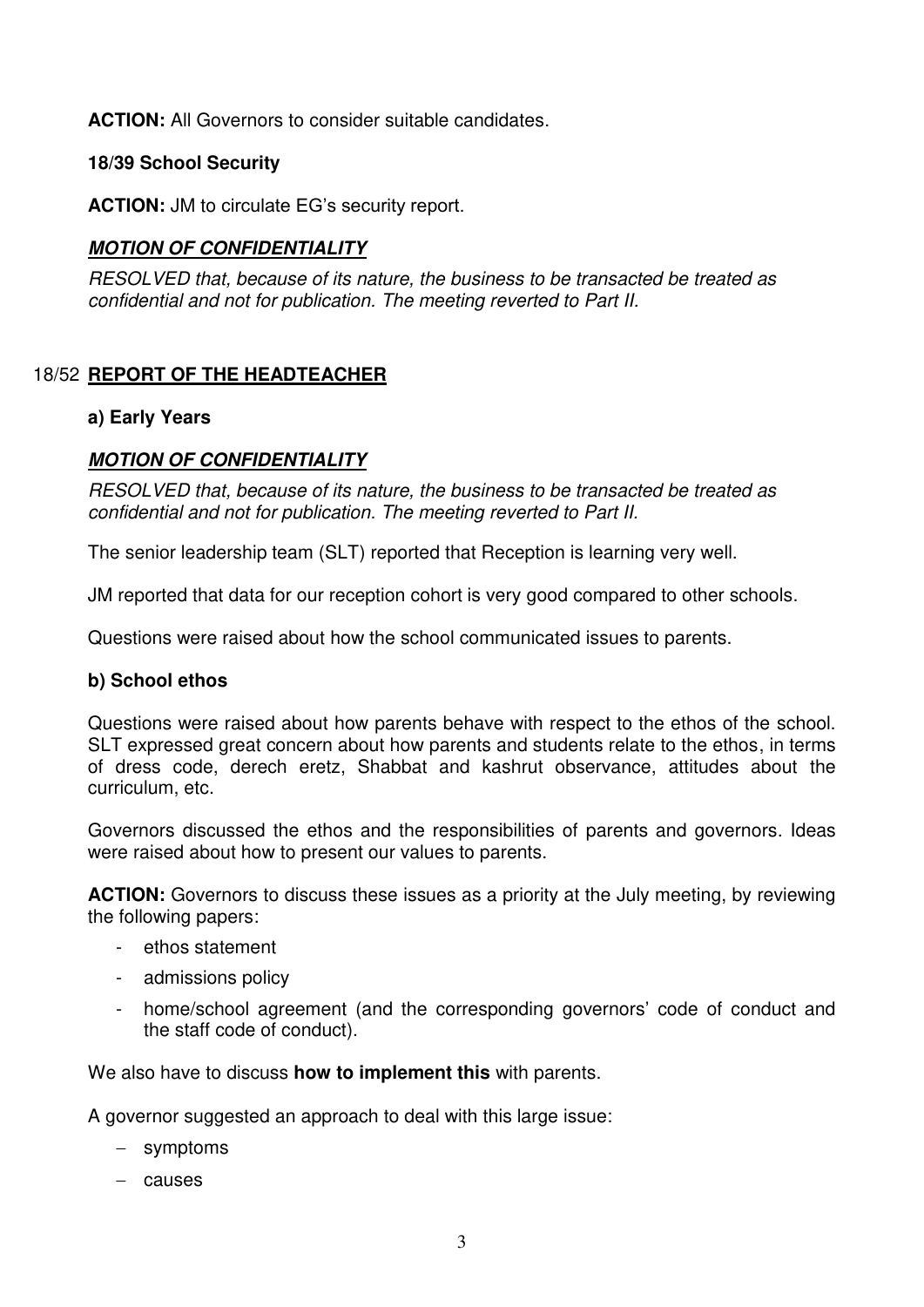$-$  actions

in a smaller group of staff, rabbi and governors. The Governing Body approved of this suggestion as a way to proceed with this complex and sensitive issue.

**ACTION:** SG to convene this sub-group and lead the process.

## **c) School development plan**

HG presented the School development plan, which the SLT recently reviewed and updated.

Questions were raised about **happiness and wellbeing,** both of students and staff. This is being very well done by the SLT but information may need to be captured better in the next update of the SDP.

**d) School website:** The website was reviewed by Helen Morris (Barnet LA inspector) last September, and updates have been made by HG, and this external review will be happiness and wellbeing repeated in September 2018.

A suggestion was made to add information about **EAL children** to the SDP.

**ACTION:** HG to consider these points when she next updates the SDP.

## **18/53 EARLY CLOSING TIMES FOR EVEV SHABBAT AND CHAGIM**

JK and MK had circulated a draft list of early closing times. They proposed ending the school day slightly earlier on Fridays throughout the year. Their overriding concern was that, by having a full day on summer Fridays, Shabbat was not 'protected' enough. Early closing would show how special Shabbat is to children and their families. It would also have a great benefit to staff and thus would be useful for recruitment.

Governors questioned several specific timings and the list was agreed.

**ACTION:** MK to circulate the list to families, ensuring it is accompanied by appropriate messaging to portray the positive aspects of early closing, in line with the school's ethos.

#### **18/54 SEF for LIMMUDEI KODESH**

The SEF had been updated by Justin Kett and circulated the previous day.

Ben Morris briefly outlined his learning walk for LK and thanked JK, Rabbi Tepper, Mrs Sacofsky for their time and cooperation. He pointed out the **key strengths:** 

- a professional team with the majority being qualified teachers
- clear integration with the whole-school national curriculum
- similar high standards to the 'chol' side of teaching and learning.

BM raised the following **concerns** as points for future discussion:

recruitment and future staffing, considering there is a small talent pool in the UK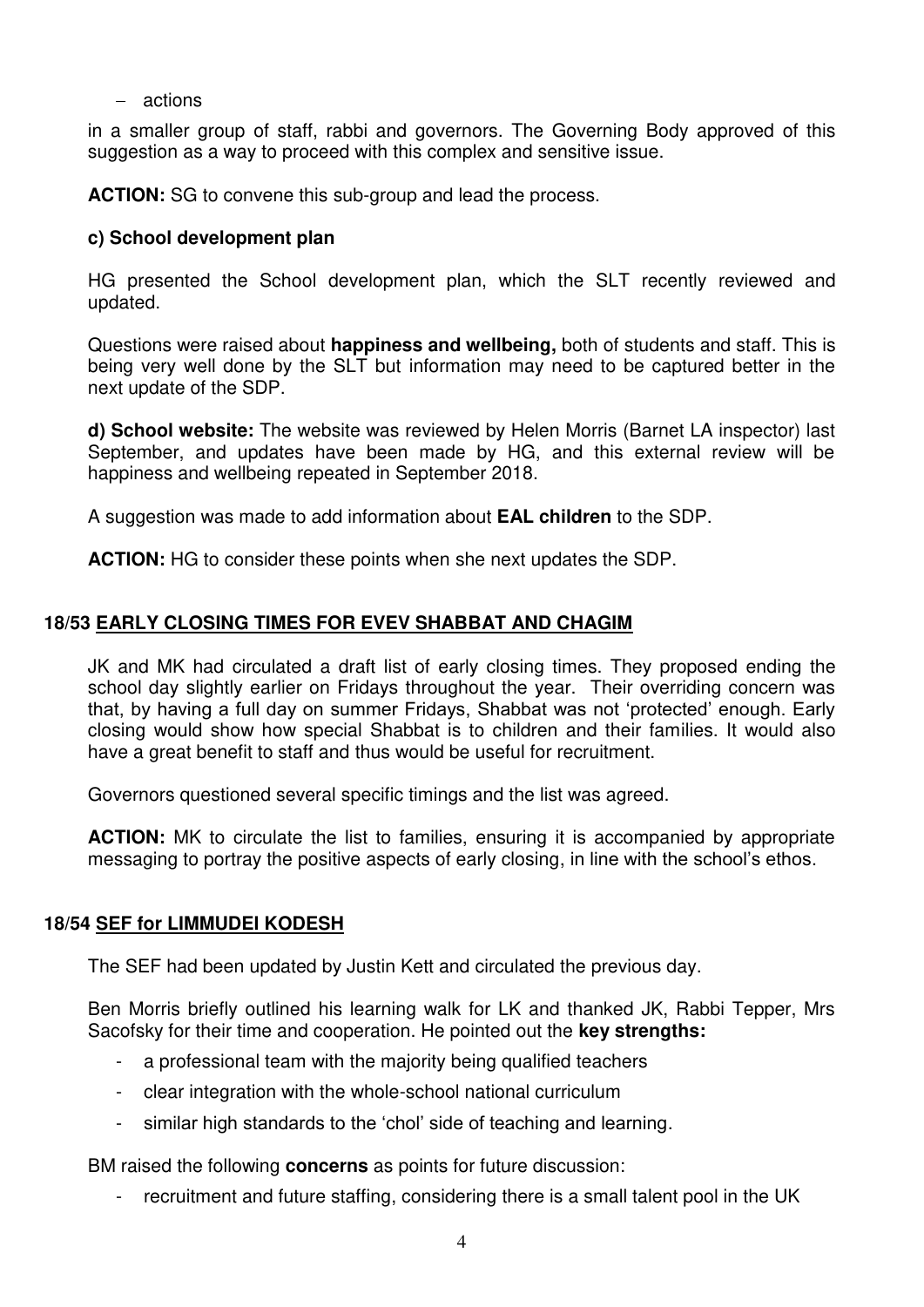- assessment is still developing in some areas
- need more Hebrew reading volunteers
- limited opportunities for staff training (most INSET time is spent on operational issues)
- relationship with Ivrit is important but currently difficult to implement
- must also look at what we **don't** teach (eg Nach, Jewish history) and wh, with relation to the school's values and ethos.

JK outlined the very positive staffing situation for the next academic year.

A governor asked about the how the grades were reached on the SEF. It was explained that JK had set them against the Pikuach framework, and discussed them with the Headteacher. He is confident that the school is heading towards Outstanding.

## **18/55 MAT**

## *MOTION OF CONFIDENTIALITY*

*RESOLVED that, because of its nature, the business to be transacted be treated as confidential and not for publication. The meeting reverted to Part II.* 

## **18/56 CHAIR'S ROLE**

 Governors were invited to send nominations for a new Chair to JM after the previous meeting, and two names were proposed. One declined and the other was Mark Nicolaides, who accepted the nomination – on the condition that he receives the full support of the Governing Body and JM.

JM invited governors to vote on MN's nomination and he was elected unanimously.

As is done currently, the chair will be elected on an annual basis.

**ACTION:** JM and MN to discuss the timing of MN's succession to the role of Chair.

**ACTION:** All Governors to consider suitable candidates for a new Finance Governor, to replace MN (and see 18/37 above). HG expressed a preference for the governor to be someone with educational experience and not necessarily a parent in the school.

#### **18/57 ANY OTHER BUSINESS**

No other business was raised.

#### **18/58 DATES OF MEETINGS**

The next meeting scheduled for 11 July 2018 needs to be changed.